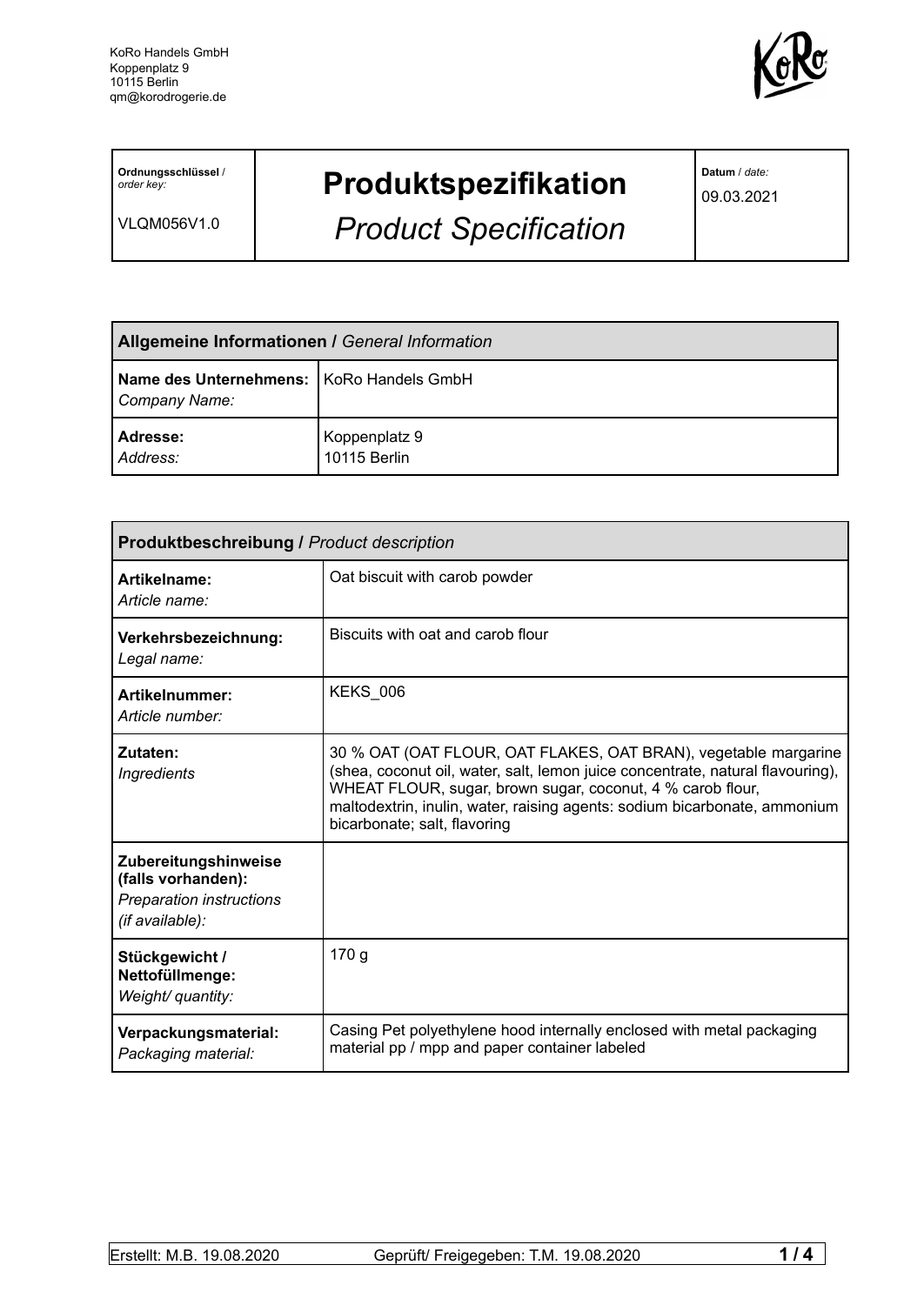

| <b>Produktbeschreibung / Product description</b>               |                                                                                                                                                                                                                                                                                                       |  |
|----------------------------------------------------------------|-------------------------------------------------------------------------------------------------------------------------------------------------------------------------------------------------------------------------------------------------------------------------------------------------------|--|
| <b>Besondere</b><br>Eigenschaften:<br>Special characteristics: | □ bio /organic (Öko-Kontrollstelle / organic control body: _______ )<br>$\Box$ fairtrade / fairtrade<br>x vegan / vegan<br>x vegetarisch / vegetarian<br>$\Box$ glutenfrei / glutenfree<br>x laktosefrei / lactose-free<br>$\Box$ koscher / kosher<br>$\Box$ halal / halal<br>$\Box$ andere / others: |  |

| Sensorische Beschreibung / Sensorical description |                  |  |
|---------------------------------------------------|------------------|--|
| Aussehen / Farbe:<br>Appearance / Colour:         | Brown colour     |  |
| Geschmack:<br>Flavour:                            | Typically, oaty  |  |
| Geruch:<br>Odour:                                 | <b>Typically</b> |  |
| Konsistenz:<br>Texture:                           | Crunchy texture  |  |

| Nährwertangaben pro 100 g / Nutritional information per 100 g  |            |           |
|----------------------------------------------------------------|------------|-----------|
| Energie: I Energy value:                                       | 2074 / 496 | kJ / kcal |
| Fett: I Fat:                                                   | 27         | g         |
| Davon gesättigte Fettsäuren: I of which saturated fatty acids: | 16         | g         |
| Kohlenhydrate: I Carbohydrates:                                | 55         | g         |
| Davon Zucker: I Of which sugar:                                | 15         | g         |
| <b>Ballaststoffe: / Fibre:</b>                                 | 4,1        | g         |
| Eiweiß: / Protein:                                             | 6,6        | g         |
| Salz: / Salt:                                                  | 0,29       | g         |
| sonstige Angaben: / other values:                              |            | $%$ NRV*  |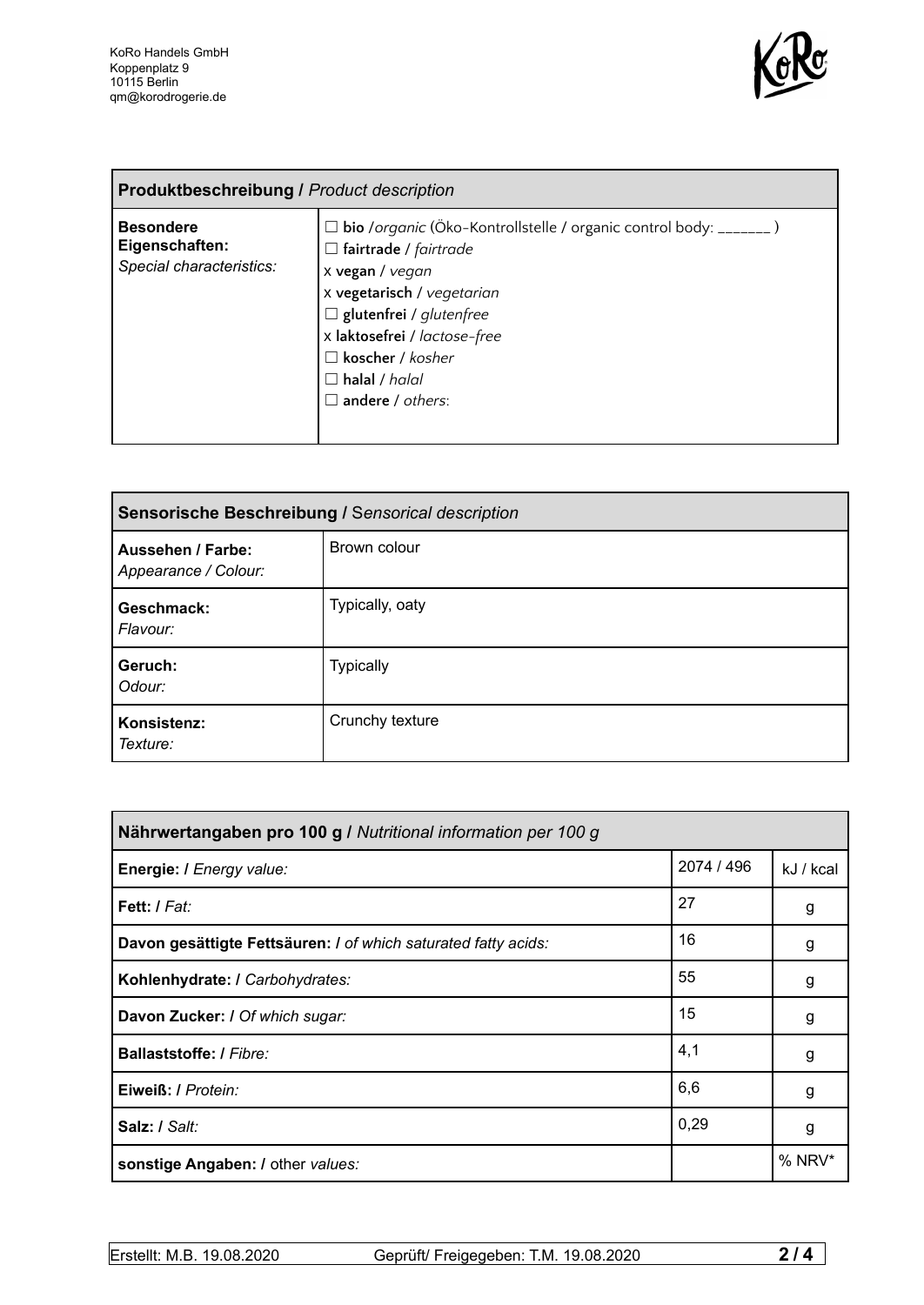

### *\*Nutritional Reference Value according to regulation (EU) Nr. 1169/2011/*

| Lagerung und Haltbarkeit / Storage and Shelf Life             |                                                      |  |
|---------------------------------------------------------------|------------------------------------------------------|--|
| Optimale<br>Lagerungsbedingungen:<br>Storage recommendations: | Store in a dry and cool place, protected from light. |  |
| Mindesthaltbarkeit:<br><b>Expected shelf life:</b>            | 12 months                                            |  |

#### **Allergenkennzeichnung gemäß LMIV 1169 / 2011 /** *Allergen Declaration according to EU Regulation 1169 / 2011*

#### **Legende:** *Key*

## *a.* **Allergen ist in der Rezeptur enthalten /** *Allergen contained in recipe*

- *b.* **Risiko der Kreuzkontamination ist möglich /** *Possible risk of cross contamination*
- **c. Allergen ist in der Rezeptur nicht enthalten /** *Allergen not contained in recipe*

|                                                     | a            | b                 | C                        |
|-----------------------------------------------------|--------------|-------------------|--------------------------|
| Glutenhaltiges Getreide / gluten-containing cereals | X            | $\vert \ \ \vert$ | $\vert \ \ \vert$        |
| Krustentiere / Crustaceans:                         | П            | $\mathcal{L}$     | X                        |
| Ei / Egg                                            | $\mathbf{L}$ |                   | X                        |
| Fisch / Fish                                        | П            | $\mathcal{L}$     | X                        |
| Soja / Soy                                          | $\mathbf{I}$ | X                 | $\overline{\phantom{a}}$ |
| Milch (Laktose) / Milk (lactose)                    | П            | П                 | X                        |
| Erdnüsse / Peanuts                                  | ΓI           | X                 | $\mathsf{L}$             |
| Andere Schalenfrüchte* / Other edible nuts*         | П            | X                 | П                        |
| Sellerie / Celery                                   |              |                   | $\mathsf{x}$             |
| <b>Senf / Mustard</b>                               | П            |                   | $\mathsf{x}$             |
| Sesam / Sesame                                      |              | $\mathsf{x}$      | - 1                      |
| Schwefeldioxid und Sulphite / Sulphur dioxide       | П            | - 1               | X                        |
| Lupinen / Lupin                                     | П            |                   | X                        |
| <b>Weichtiere / Molluscs</b>                        | L            |                   | X                        |